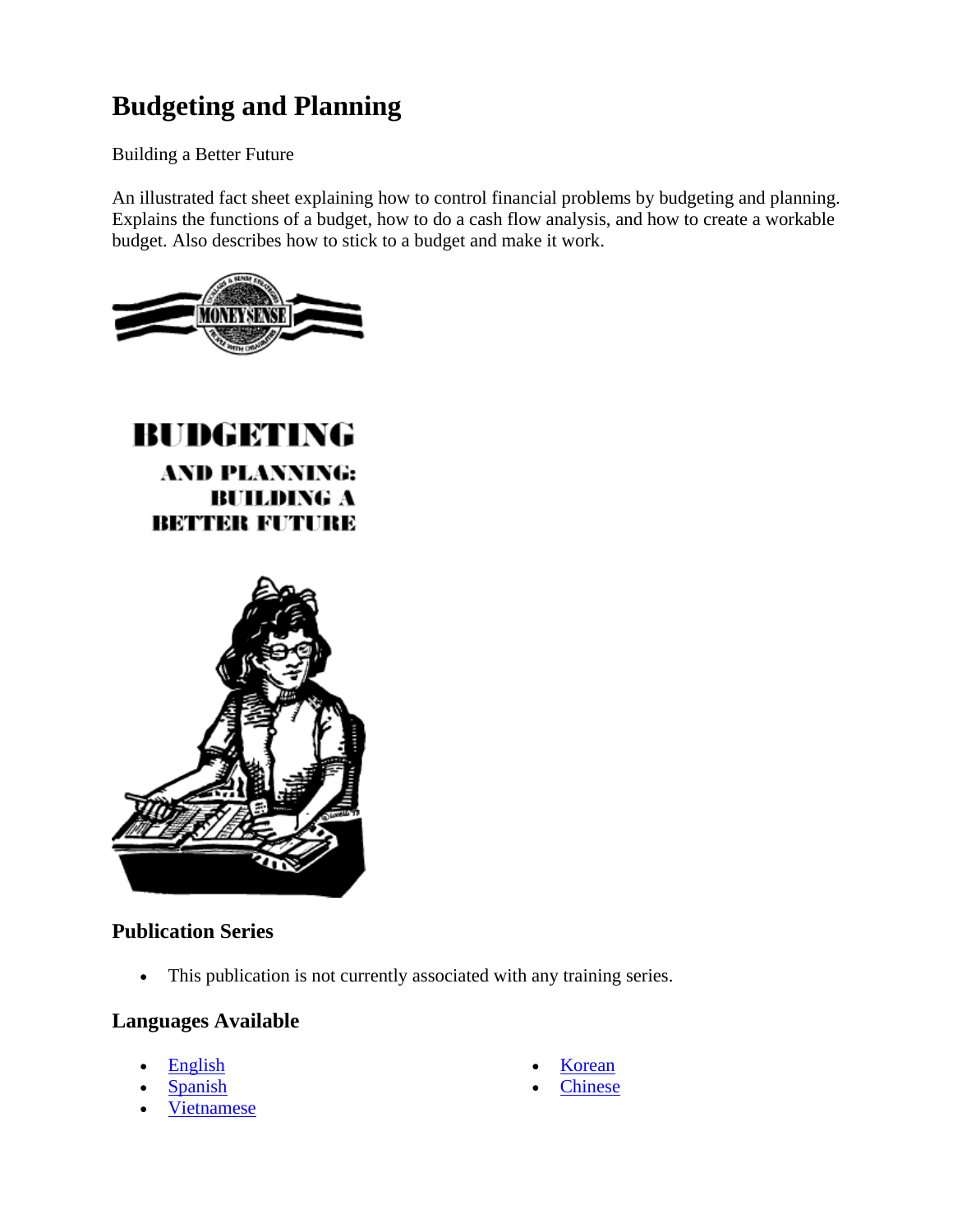#### **Table of Contents**

- Budgeting basics
- Functions of a budget
- Cash flow analysis
- Building your budget
- How much to spend
- Having more money
- The operating budget
- Make your budget work

#### **Budgeting basics**

A budget is a plan for spending and saving money. The main reason for making a budget and sticking to it is to save for future goals while meeting present needs. Although budgeting can tell us much about our spending habits and ourselves, one survey found that 60% of Americans have no budget. Another survey found that 90% of Americans, regardless of income, report not having enough money to meet expenses. This is a cash flow, not an income, problem that can be rectified by budgeting and planning.

People begin to budget for a variety of reasons. Some are forced to by life circumstances, like unemployment, to control their finances to survive. Others budget to rectify financial problems caused by overspending or abuse of credit. Still others budget to prepare for major expenditures like a child's education or to purchase a home.

#### **Functions of a budget**

- Planning: It ensures that your total income meets total expenditures and helps you manage cash flow so income and expenditures coincide.
- Communication: A budget is a concrete communication of your personal goals and monetary plans to yourself and others.
- Motivation: A budget can help motivate you to reach goals by setting achievable intermediate objectives.
- Control: A budget allows you to control your finances because it lets you see how you actually performed versus what you planned. You can then modify either the plan or the behavior.

#### **Cash flow analysis**

The first step in budgeting for the future is to look at how you spend your money now. This is a "cash flow analysis." This is not a budget since it does not contain goals and is not a plan. It is only a view of your present spending behavior.

Begin by setting up a ledger sheet or legal pad and gather information on income and expenditures for the last 6-12 months. "Household Budget Guides" with preprinted categories are available at drug and office supply stores.

- Income: Record income from salary, self-employment, unemployment, SSI or SSDI, interest and dividends, alimony and child support, cash, trust and annuity income, etc. List income after taxes for a more realistic view.
- Expenses: Expenses can be grouped into subcategories: "fixed" and "flexible." Fixed expenses, which vary little from month to month, include rent, loan payments and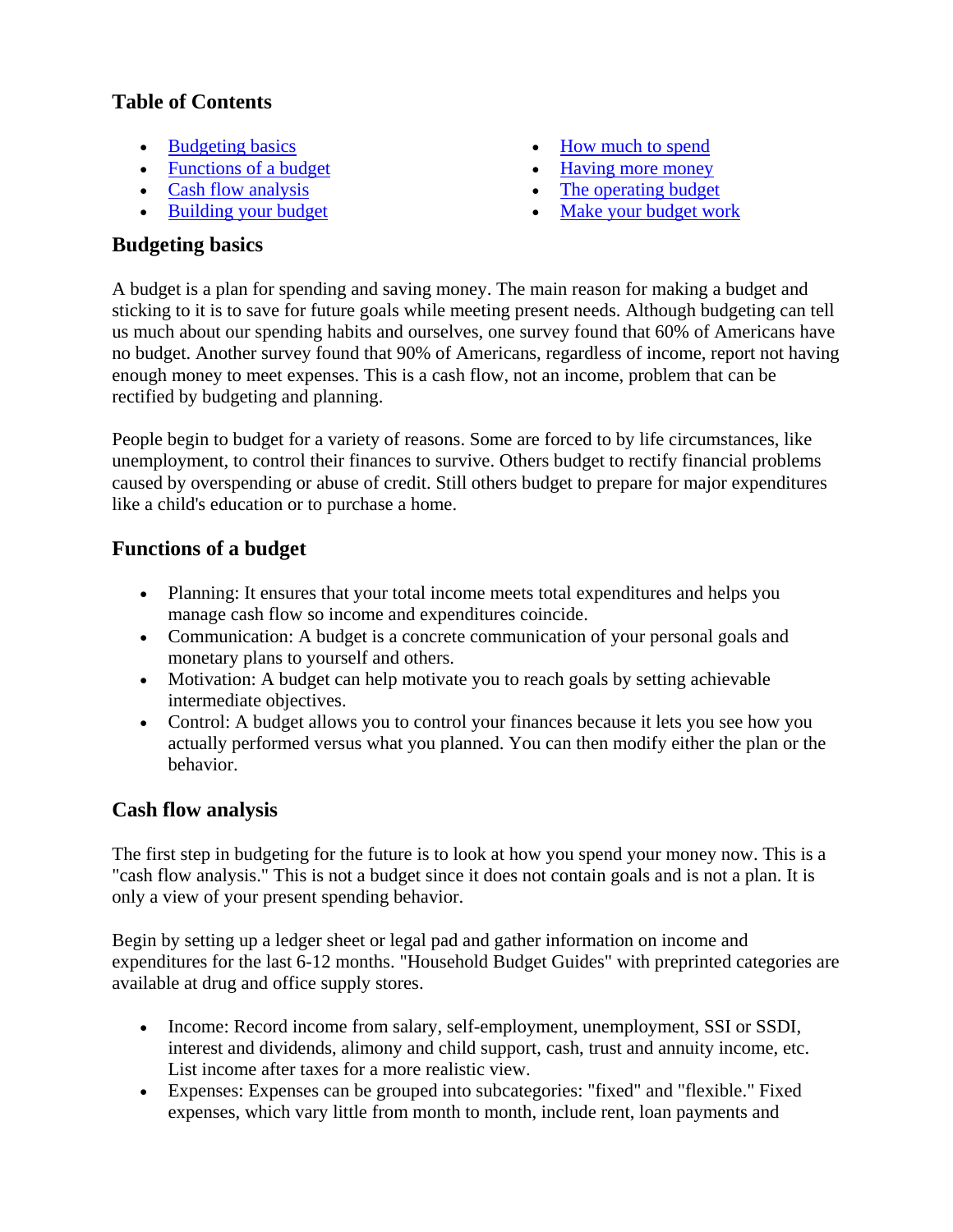insurance premiums. Some experts advise making saving a fixed expense to help you develop the "saving habit." Flexible (or variable) expenses change each month. These include food, phone bills and entertainment, etc.

Create working categories for tracking expenses. A simple system would include: housing, food, saving, debt repayment, clothing, household operation, transportation, medical entertainment and miscellaneous:

- 1. Begin by filling in how much you spend in fixed categories from memory.
- 2. Start to collect information from credit records, receipts and checkbooks. Look over records for the previous month or two to establish basic spending totals under broad categories.
- 3. Establish your own categories as you go along. This personalizes your budget.

#### **Building your budget**

Your budget will take into account what you spent on a monthly basis last year in existing categories, what you plan to spend on this year, and new categories generated by your goals. The steps in the process are easy to follow:

- 1. Project expenditures for each category for each month, based on last year.
- 2. List anticipated income for each month.
- 3. Integrate your goals. Knowing what you want will help you achieve it. Begin by defining both financial and non-financial goals. (Note: "having more money" is not a goal; it is a means to achieving goals.)
- 4. Focus on savings. A savings plan is another way to change money habits. Plan to save every month even if it is only \$5. At year's end you will have \$60; after three years that's \$180, magnified by interest, if you invest it. Specify which categories cuts will come from to make up your projected savings. For example, you can save \$25 a month by cutting entertainment by \$15 and clothing by \$10.
- 5. Begin debt reduction. Save a bundle by paying off installment debt like credit cards. Cut back on charging but make the same payments each month. Credit cards can be expensive, with interest rates up to 20% a year. That's \$100 a year on a \$500 balance.
- 6. Pay back the higher interest debts first; you save more.
- 7. Save for emergencies. Job loss, a temporary loss of benefits or a medical emergency can destroy security if you have no reserves.

#### **How much to spend**

How much you spend in each category will vary with each individual, by geographic region and income level. The less you make, the greater the percentage you will spend on basic expenditures (e.g., housing may be 50%). Consumer Credit Counseling Service suggests these percentages:

- 1. Housing: 20-35%
- 2. Food: 15-30%
- 3. Clothing: 3-10%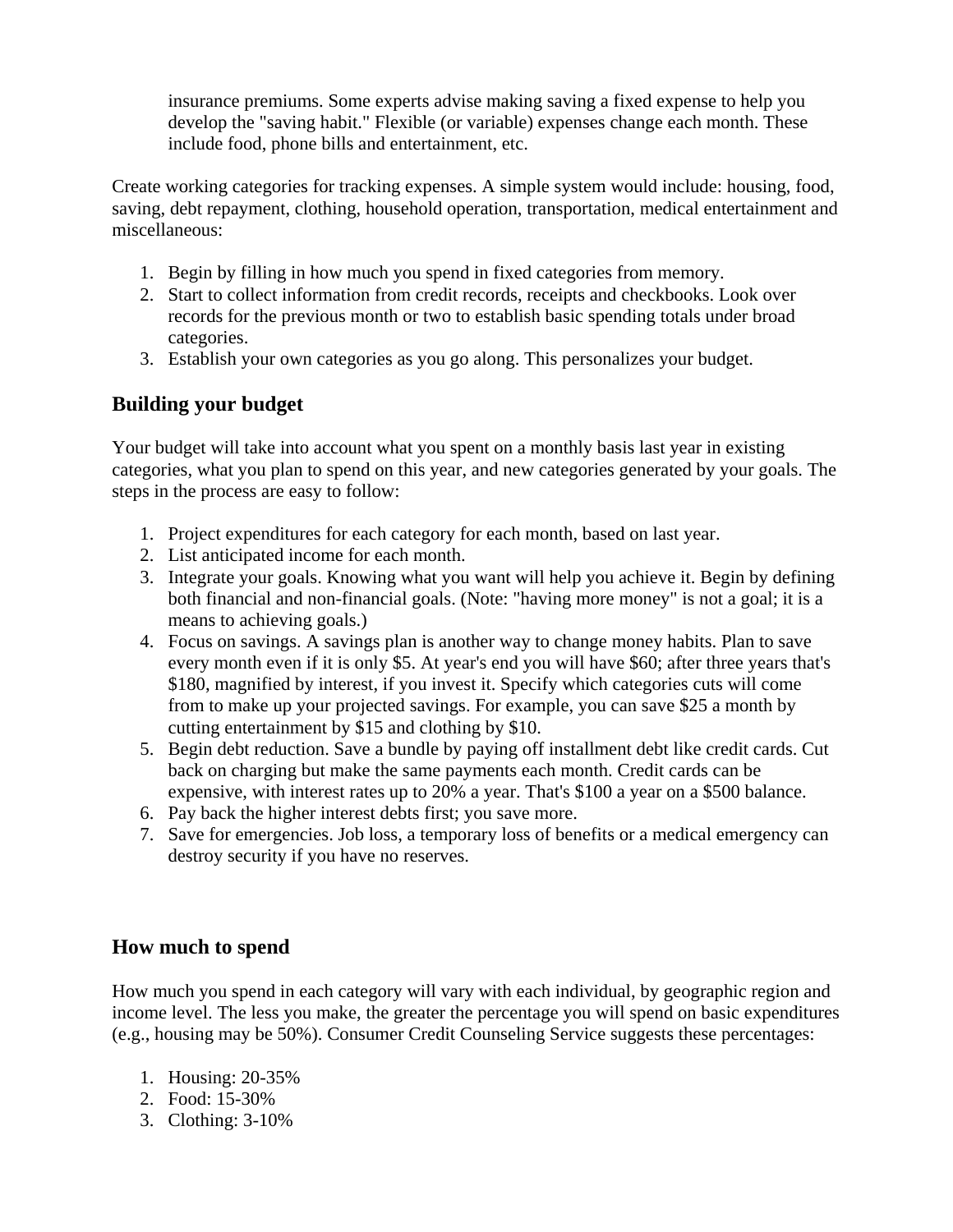- 4. Transportation: 6-20%
- 5. Entertainment: 2-6%
- 6. Savings: 5-9%
- 7. Miscellaneous: Varies

#### **Having more money**

You can increase your disposable income in a variety of ways: 1) cut spending; 2) be a more effective consumer and reallocate resources; 3) generate new sources of income through parttime work, starting a business, etc.; 4) explore new possibilities for getting what you want without cash--for example, try bartering.

#### **The operating budget**

Once you set up a budget, keeping track of your progress requires a system. Several types of operating budgets are widely used. They are:

- the Expenditure Budget
- the Accounts System
- the Bank

The Expenditure Budget: this is the most detailed. It groups information by categories developed for your Cash Flow Analysis and records the following for each category for each month:

- 1. What was spent last year.
- 2. What is planned for this year.
- 3. Actual expenditures as they occur.
- 4. The variance--how much more or less you spent than you had planned. You log #1 and #2 at the beginning of each month and record #3 and #4 at the end. Then review and modify the plan.

The Accounts System: this is like old-fashioned household budgeting using envelopes. The modern version uses columns in a ledger and resembles record keeping in your checkbook. This simple method is low maintenance and lets you see a running total of where your money is going and how much you have left. "Borrowing" from one category ("envelope") to another can be done, but eventually it will destroy your system.

The Bank Account Budget: this is one of the lowest maintenance systems and utilizes two separate bank accounts. One is a checking account for paying bills, and the other is an interestbearing money market account for long-term goals. If a couple is doing the budgeting, each should also have a separate account for personal expenses. This method requires a moderate amount of maintenance and does not yield a running total of money remaining.

No matter which method you choose, review your budget every month. Studies of "successful people" have found that those who set goals and review them on a regular basis achieve more than those who don't.

#### **Make your budget work**